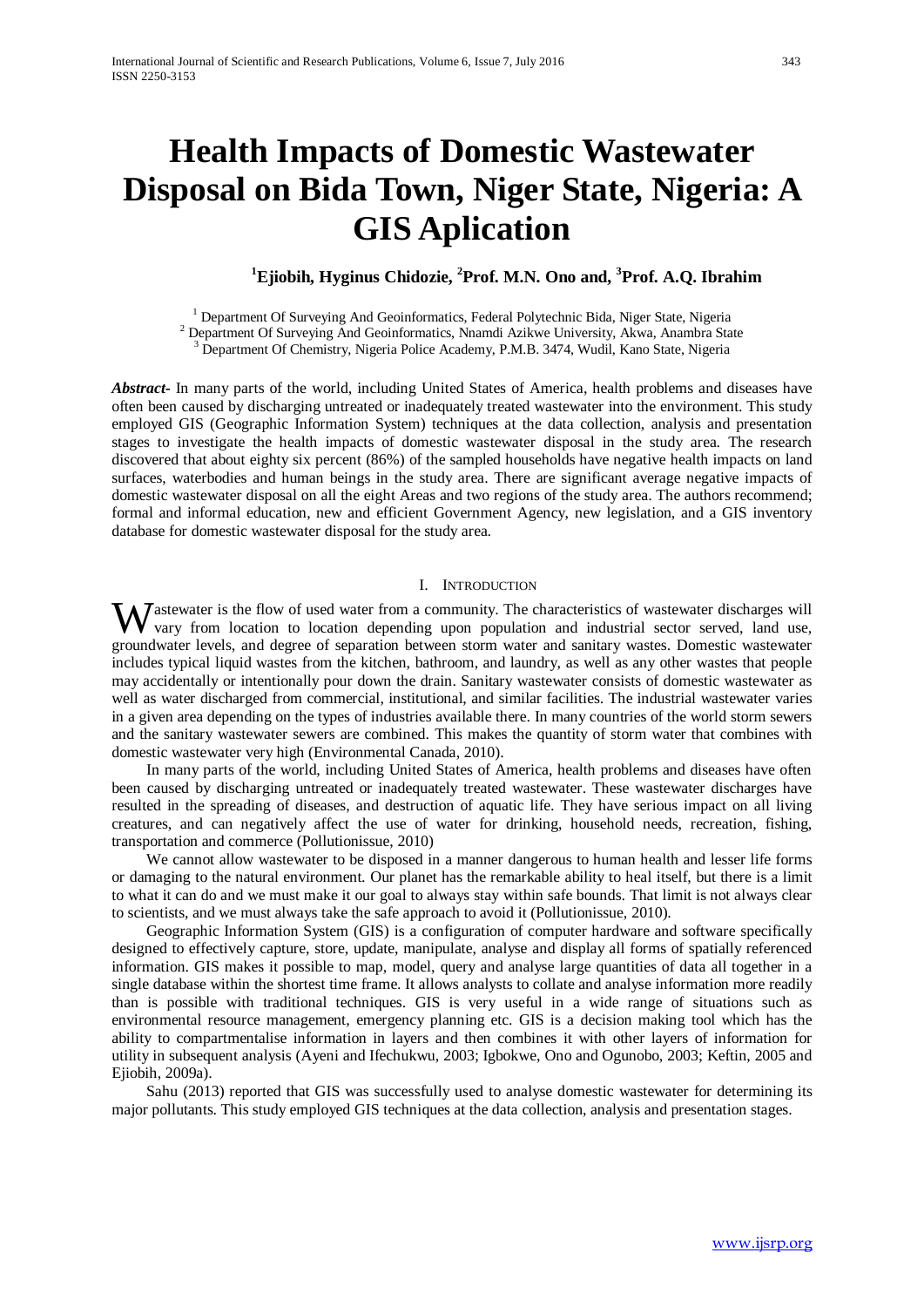The aim of the study is to evaluate the health impacts of domestic wastewater disposal on land surface, human and waterbodies in the study area using the application of GIS.

#### III. OBJECTIVES

- (i) To investigate the sources of health impacts of domestic wastewater disposal on land surfaces, human and waterbodies in the study area.
- (ii) To ascertain the items effected by health impacts of domestic wastewater disposal in the study area.
- (iii) To study the level of negative health impacts on land surface, human and waterbodies in the study area.

#### IV. RESEARCH QUESTIONS

- (i) Are there significant sources of health impacts of domestic wastewater disposal on land surfaces, human and waterbodies in the study area?
- (ii) The percentages of items effected by health impacts of domestic wastewater disposals are they significant?
- (iii) Are there pronounced negative health impacts of domestic wastewater on land surface, human and waterbodies in the study area?

#### V. THE STUDY AREA

 The study area as shown in Figure 1.0 is subdivided naturally into eight homogenous areas, and two regions by road networks. Areas 1, 2, 3 and 4 are in the Core region while Areas 5, 6, 7 and 8 are in the Outer region of the study area.



**Figure 1.0: Map of Bida Town (the study area) highlighting the eight Areas**

**Adapted from: Yinang; (2010)**

#### VI. SAMPLE SIZE AND PROCEDURE

 The sample size was based on SURCON (2003) rules and regulations on large scale survey activities in Nigeria for boundary demarcations. The rule stipulates a maximum interval of 400meters between points. Thus a total of two hundred and forty (240) households were sampled.

 Global Position System (GPS) receiver was used to obtain the geospatial data for the 240 households. Structured questionnaire was administered on the 240 households for their attribute data. Interview, photographs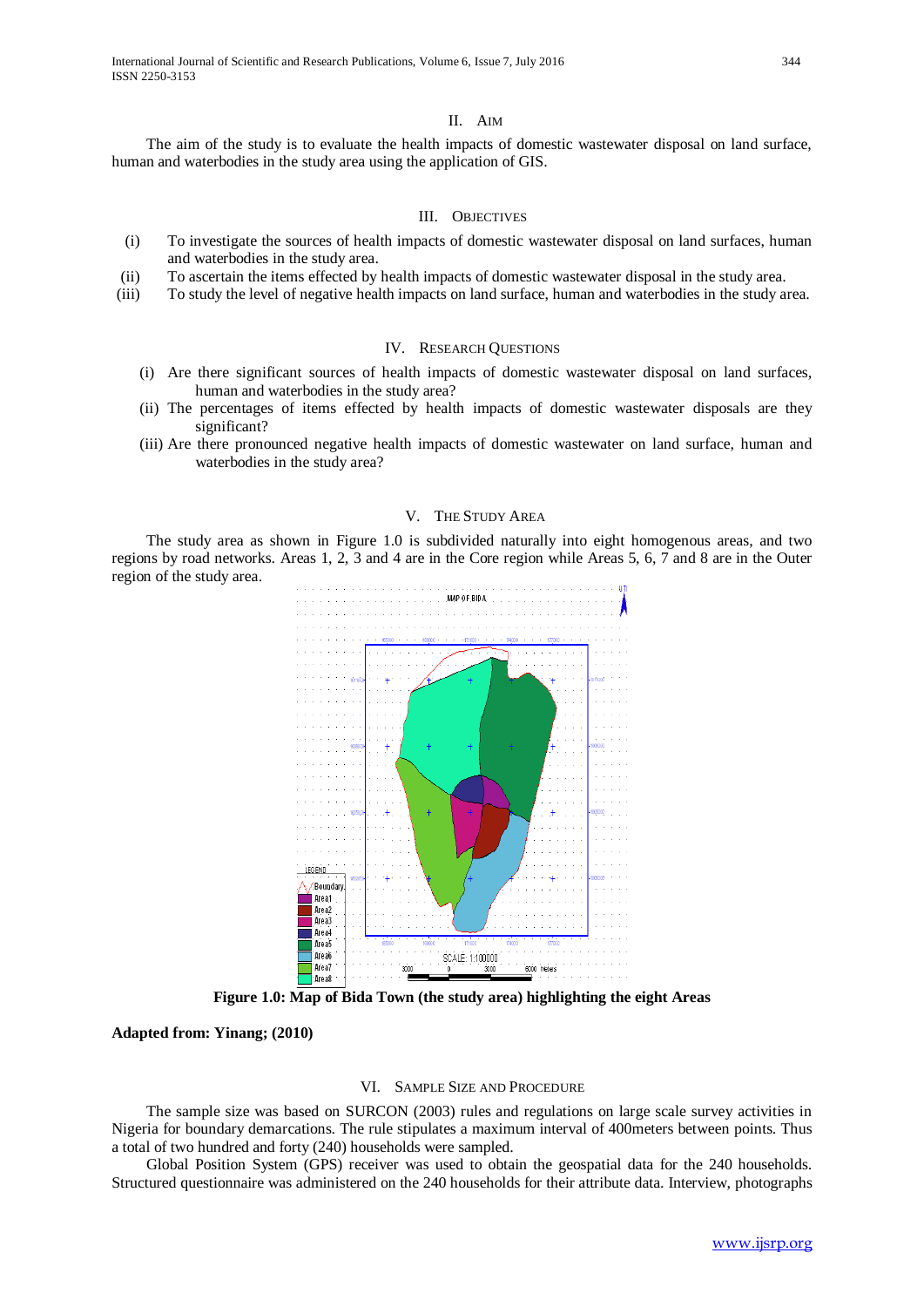and on the spot observations were used to obtain additional attribute data for the study. Figure 2.0 indicates the locations of the sampled households.



**Figure 2.0: Map of the Study Area for the Sampled 240 Households** Source: Author's Field Survey; December, 2011

## **Database Design and Presentations**

 The four segments of database design and creation were covered. They include; view of reality, conceptual design model, logical design model and physical design model. GIS query results on tables and maps were used to present results of Areas with highest and least sources, effected items and negative health impacts respectively. Statistical tables and Bar charts were also used to present the results.

## **Sources of Health Impacts of Domestic Wastewater Disposal on Land Surfaces, Human and Waterbodies in the Study Area**

 Table 1.0 and Figure 3.0 show the sources of health impacts of domestic wastewater disposal in the study area. Figure 4.0 and Table 2.0 indicate the location of the Area with the highest sources of health impacts of domestic wastewater. Figure 5.0 and Table 3.0 highlight the location of the Area with the least health impacts of domestic wastewater disposals in the study area.

| <b>Areas</b>   | <b>Biological</b><br><b>Properties</b><br>оf | Physicochemical<br><b>Properties of Domestic</b> | Locations<br>Poor<br>of | <b>Not</b><br><b>Applicable</b> | <b>Households</b><br>with<br><b>Source of Impact</b> |
|----------------|----------------------------------------------|--------------------------------------------------|-------------------------|---------------------------------|------------------------------------------------------|
|                | <b>Domestic</b>                              | <b>Wastewater (PCC)</b>                          | <b>Wells/Boreholes</b>  | (NA1)                           | (HWSI)                                               |
|                | <b>Wastewater (BC)</b>                       |                                                  | (PLWB)                  |                                 |                                                      |
| A1             | 93                                           | 93                                               | 83                      |                                 | 93                                                   |
| A <sub>2</sub> | 63                                           | 63                                               | 53                      | 37                              | 63                                                   |
| A <sub>3</sub> | 43                                           | 43                                               | 43                      | 57                              | 43                                                   |
| A4             | 70                                           | 70                                               | 73                      | 27                              | 73                                                   |
| A <sub>5</sub> | 40                                           | 40                                               | 63                      | 37                              | 63                                                   |
| A6             | 27                                           | 27                                               | 57                      | 43                              | 57                                                   |
| A <sub>7</sub> | 17                                           |                                                  | 83                      | 17                              | 83                                                   |
| A8             | 67                                           | 67                                               | 73                      | 27                              | 73                                                   |

**Table 1.0: Sources of Health Impact of Domestic Wastewater Disposal in Percentages (%)**

Sources: Author's Field Survey; December 2011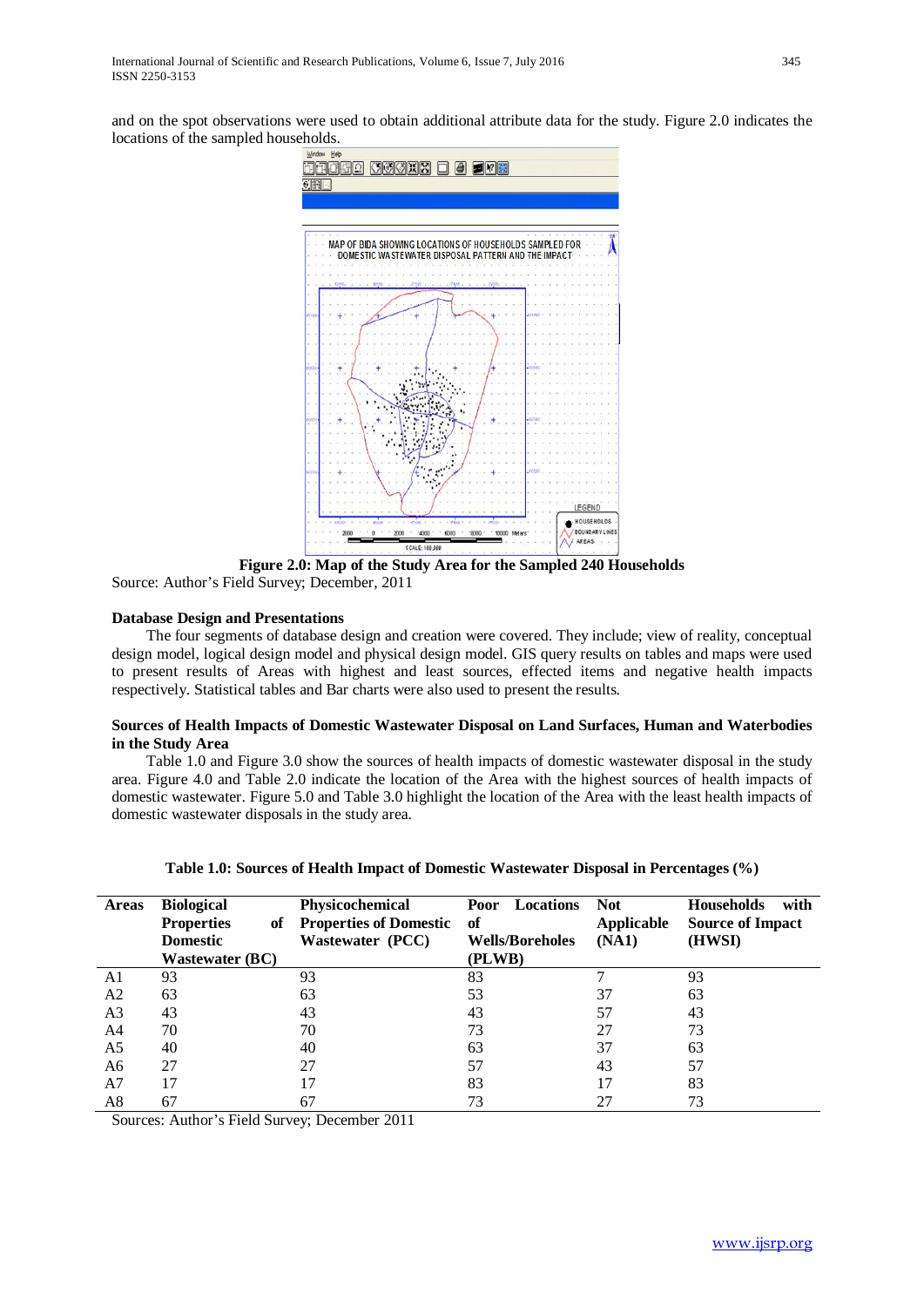

**Figure 3.0: Sources of Health Impacts of Domestic Wastewater Disposal** Sources: Author's Field Survey; December 2011

**Note**: A1-A8 – represents the Eight Area; BC - Biological Properties of Domestic Wastewater; PCC - Physicochemical Properties of Domestic Wastewater; PLWB - Poor Locations of Wells/Boreholes; NA1 - Not Applicable; HWSI - Households with Source of Impact

| Table 2.0: GIS Query Result for Area with Highest Sources of Heath Impact of Domestic Wastewater |  |
|--------------------------------------------------------------------------------------------------|--|
| Disposal on Land Surface, Water bodies and Human in Yellow (%)                                   |  |

| SID | BC   |      | FOC   FLWB | /W/  | HW SI | SIR                             |
|-----|------|------|------------|------|-------|---------------------------------|
| A1  | 93   | 93   | $_{83}$    |      |       | 93 HIGHEST                      |
| A2  | 63 ! | 63)  | 53 !       | 37   |       | 63 i 4TH                        |
| A3  | 43 ! | 43)  | 43)        | 57   |       | 43 LEAST                        |
| A4  | 70   | 70   | 73,        | 27   |       | 73 3RD                          |
| A5  | 40 ! | 40   | 63)        | 37   |       | 63 i 4TH                        |
| A6  | 27 ! | 27   | 57)        | 43 ! |       | $57\overline{\smash{\big)}\,5}$ |
| A7  | 17.  | 17   | 83!        | 17   |       | 83 : 2ND                        |
| A8  | 67 ! | 67 ! | 73)        | 27   |       | 73 3RD                          |

Source: Authors' Survey: 2015

**Note**: SID – Identification for the Areas; BC - Biological Properties of Domestic Wastewater;

PCC - Physicochemical Properties of Domestic Wastewater; PLWB - Poor Locations of Wells/Boreholes; NA1 - Not Applicable; HWSI - Households with Source of Impact; SIR – Sources of Impacts Remarks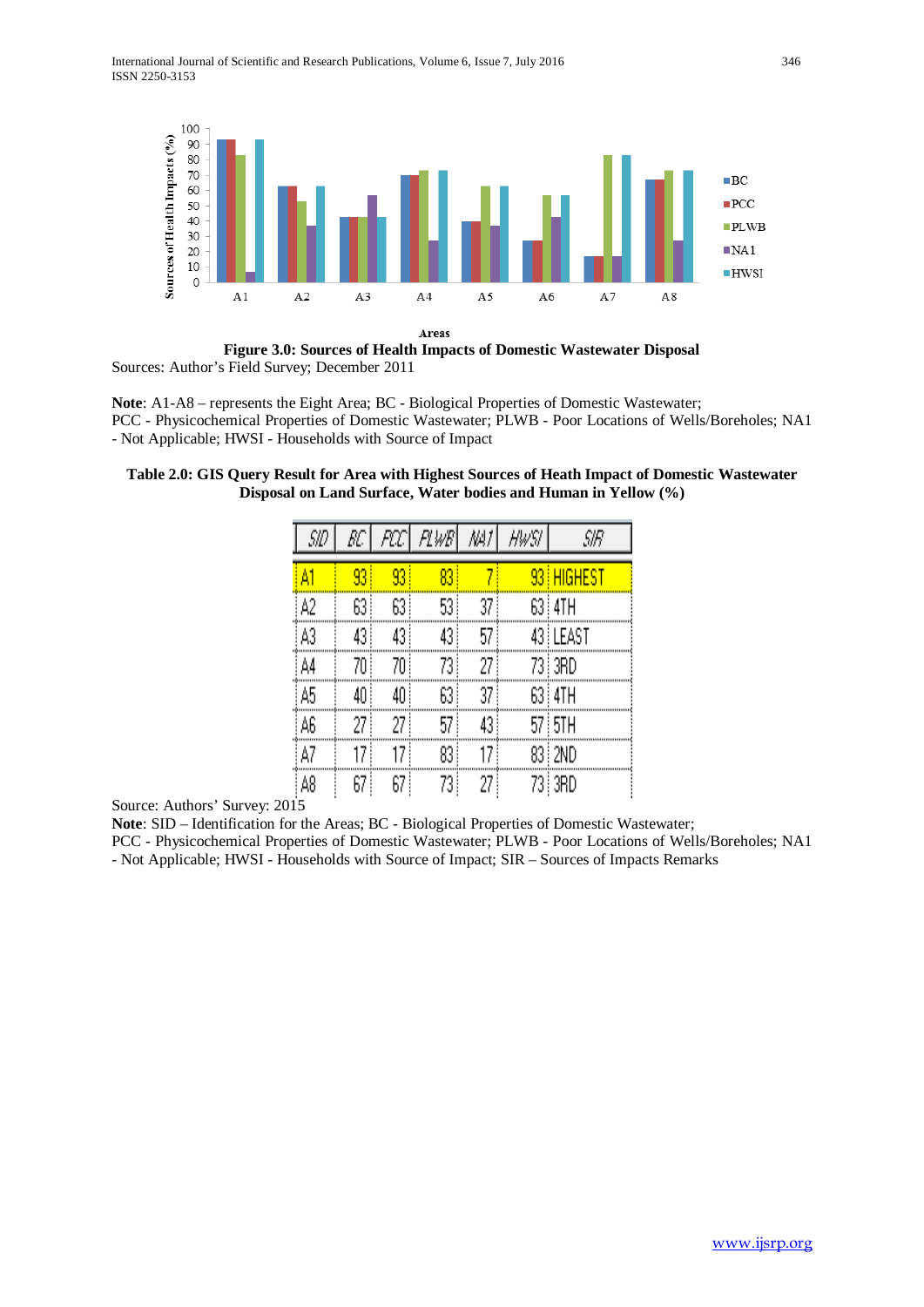| SID | ВC  | PCC. | FLWB | NA) | HWSI. | SIR        |
|-----|-----|------|------|-----|-------|------------|
| A1  | 93) | 93 ! | 83   |     |       | 93 HIGHEST |
| A2  | 63  | 63   | 53   | 37  |       | 63 I 4TH   |
| À3  | 43  | 43   | 43   | 57  |       | 43 LEAST   |
| A4  | 70  | 70   | 73!  | 27  |       | 73   3RD   |
| A5  | 40  | 40   | 63   | 37  |       | 63 I 4TH   |
| A6  | 27  | 27   | 57   | 43  |       | 57 STH     |
| A7  | 17  | 17   | 83   | 17  |       | 83   2ND   |
| A8  | 67  | 67   | 73 i | 27  |       | 73) 3RD    |

**Table 3.0: GIS Query Result for Area with Least Sources of Heath Impact of Domestic Wastewater Disposal on Land Surface, Water bodies and Human in Yellow (%)**

Source: Authors' Survey: 2015

**Note**: SID – Identification for the Areas; BC - Biological Properties of Domestic Wastewater;

PCC - Physicochemical Properties of Domestic Wastewater; PLWB - Poor Locations of Wells/Boreholes; NA1

- Not Applicable; HWSI - Households with Source of Impact; SIR – Sources of Impacts Remarks



**Figure 5.0: GIS Query Result for Area with Least Sources of Heath Impact of Domestic Wastewater Disposal on Land Surface, Water bodies and Human in Yellow**

Source: Authors' Survey: 2015

# **(i) Sources of Health Impacts**

 The health impact sources considered include; biological properties and physicochemical properties of domestic wastewater and poor locations of well/boreholes. The households having the variables and those not having were also considered in all the eight Areas. There are significant sources of health impacts of domestic wastewater. There is average of about fifty three percent of biological and physicochemical properties sources of health impacts of domestic wastewater disposal in the study area. There is also average of sixty six percent poor location of pit latrines/boreholes as sources of health impacts of domestic wastewater. These average are very significant and need to be controlled. The households that are producing sources of health impacts are more than those not producing. The expectation is zero percent tolerant of production of sources of health impacts for all the households.

### **(ii) GIS Query Results on Sources of Health Impacts of Domestic Wastewater**

 Table 2.0 and Figure 4.0 highlight Area 1 as the place with highest sources of health impacts of domestic wastewater disposal in the study area. Table 2.0 outlines the percentages of the variables in yellow colour. Figure 5.0 shows with yellow colour the location of Area 3 as the place with least sources of health impacts of domestic wastewater in the study area. The variables are indicated in Table 3.0.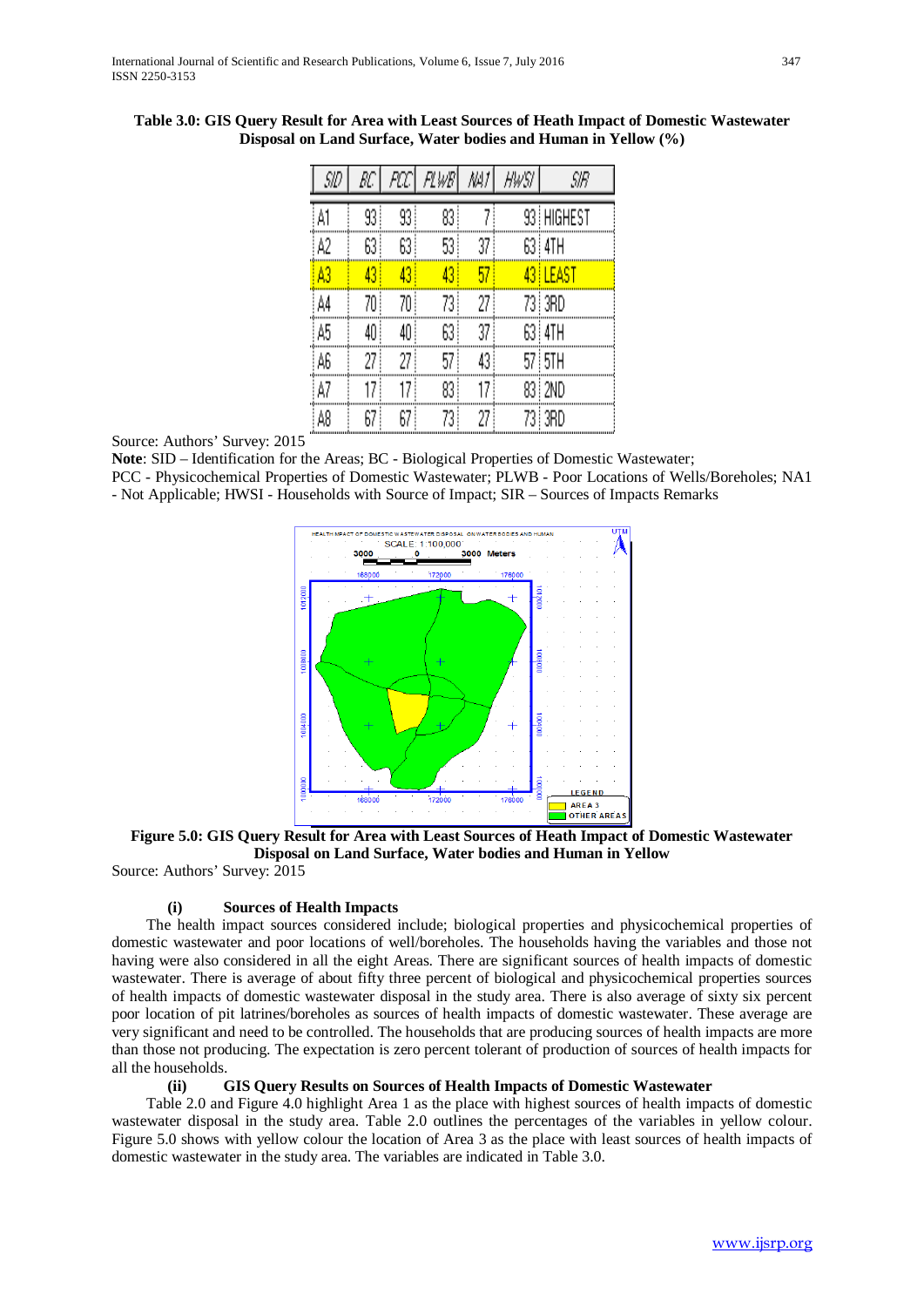The GIS query results are very useful for decision making. The Area that needs most attention is Area 1 while Area 3 needs the least.

# **Items Effected by Health Impacts of Domestic Wastewater Disposal in the Study Area**

 The items effected by health impacts of domestic wastewater disposal in the study area are outlined in Table 4.0 and Figure 6.0, Table 5.0 and Figure 7.0 indicate the Area with highest percentages of items effected by health impacts of domestic wastewater. Table 6.0 and Figure 8.0 show the location with the least percentages of items effected by the health impacts in the study area.

**Table 4.0: Effected Items by Health Impact of Domestic Wastewater Disposal in Percentages (%)**

| Area           | Land                   | <b>Wells/Boreholes</b> | Human | Not                        | Households with sources |
|----------------|------------------------|------------------------|-------|----------------------------|-------------------------|
|                | <b>Surface</b><br>(LS) | (WB)                   | (H)   | <b>Applicable</b><br>(NA2) | of Heath Impact (HWA)   |
|                |                        |                        |       |                            |                         |
| A1             | 93                     | 83                     | 93    |                            | 93                      |
| A <sub>2</sub> | 67                     | 53                     | 67    | 33                         | 67                      |
| A <sub>3</sub> | 43                     | 43                     | 43    | 57                         | 43                      |
| A4             | 73                     | 73                     | 73    | 27                         | 73                      |
| A5             | 40                     | 63                     | 63    | 37                         | 63                      |
| A6             | 27                     | 57                     | 57    | 27                         | 57                      |
| A7             | 17                     | 83                     | 83    | 17                         | 83                      |
| A8             | 67                     | 73                     | 73    | 27                         | 73                      |

Sources: Author's Field Survey; December 2011



**Figure 6.0: Effected Land Surfaces, Water Bodies and Human by Domestic Wastewater Disposal in the Study Area**

Sources: Author's Field Survey; December 2011 **Note**: A1-A8- Represent the eight Areas; LS - Land Surface; WB - Wells/Boreholes; H – Human; NA2 - Not Applicable; HWA - Households with sources of Heath Impact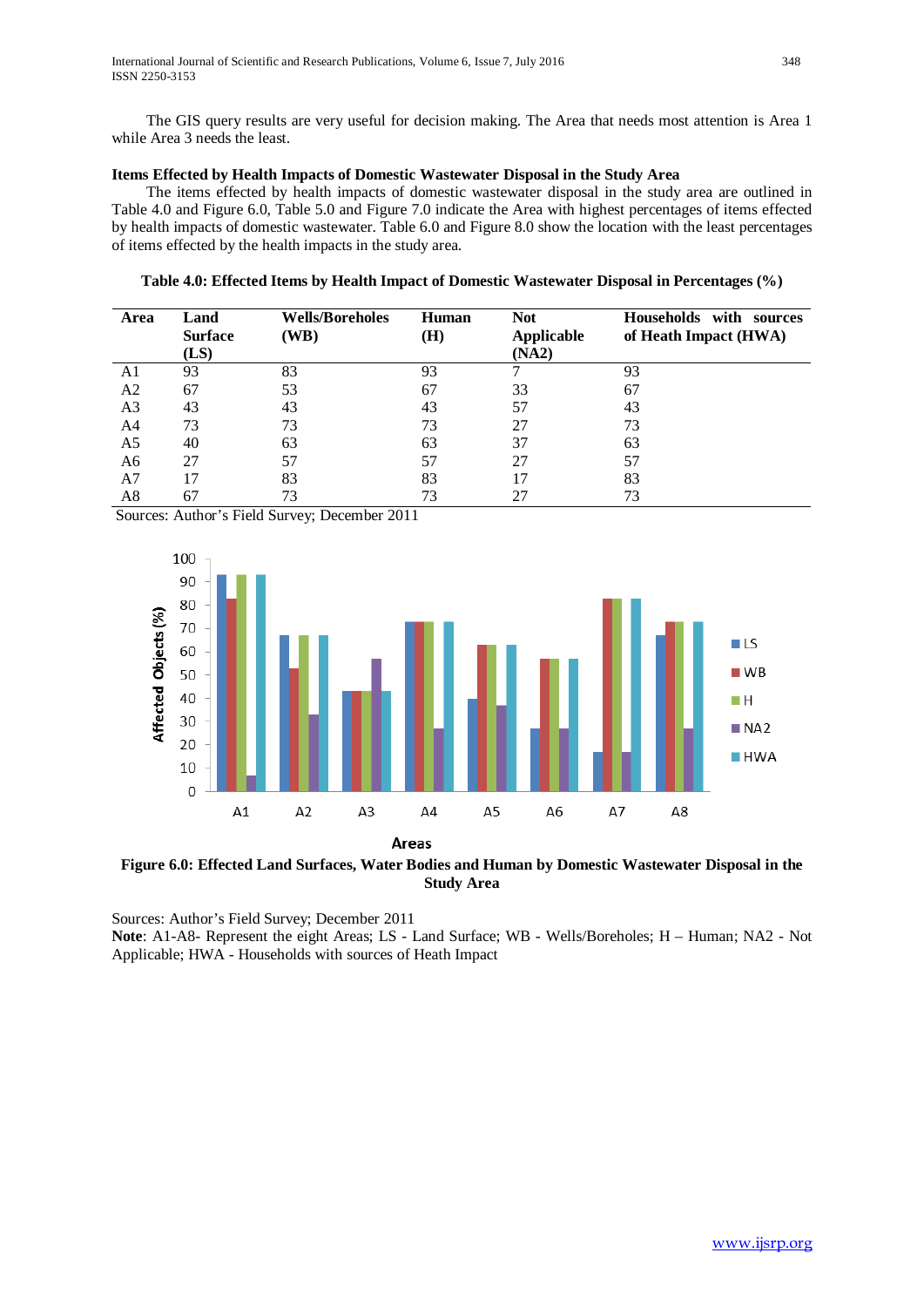

**Figure 4.0: GIS Query Result for Area with Highest Sources of Heath Impact of Domestic Wastewater Disposal on Land Surface, Water bodies and Human in Yellow**

Source: Authors' Survey: 2015

**Table 5.0: GIS Query Result for Area with Highest Land Surfaces, Water Bodies and Human Effected By Health Implications of Domestic Wastewater Disposal in Yellow (%)**

|    | LS | WB  | H  | ᄴ   | - HWA | جرايراير   |
|----|----|-----|----|-----|-------|------------|
| A1 | 93 | 83  | 93 |     |       | 93 HIGHEST |
| A2 | 63 | 53  | 63 | 37. |       | 63 i 4TH   |
| AЗ | 43 | 43. | 43 | 57  |       | 43 LEAST   |
| A4 | 70 | 73  | 73 | 27  |       | 73 i 3RD   |
| A5 | 40 | 63  | 63 | 37  |       | 63 i 4TH   |
| A6 | 27 | 57  | 57 | 27  |       | 57 i 5TH   |
| A7 | 17 | 83. | 83 | 17  |       | 83   2ND   |
| А8 | 67 | 73. | 73 | 27  |       | 73   3RD   |

Source: Authors' Survey: 2015

Note: A1-A8- Represent the eight Areas; LS - Land Surface; WB - Wells/Boreholes;

H – Human; NA2 - Not Applicable; HWA - Households with sources of Heath Impact; AAR – Remarks for Effected Areas



**Figure 7.0: GIS Query Result for Area with Highest Sources of Heath Impact of Domestic Wastewater Disposal on Land Surface, Water bodies and Human in Yellow** Source: Authors' Survey: 2015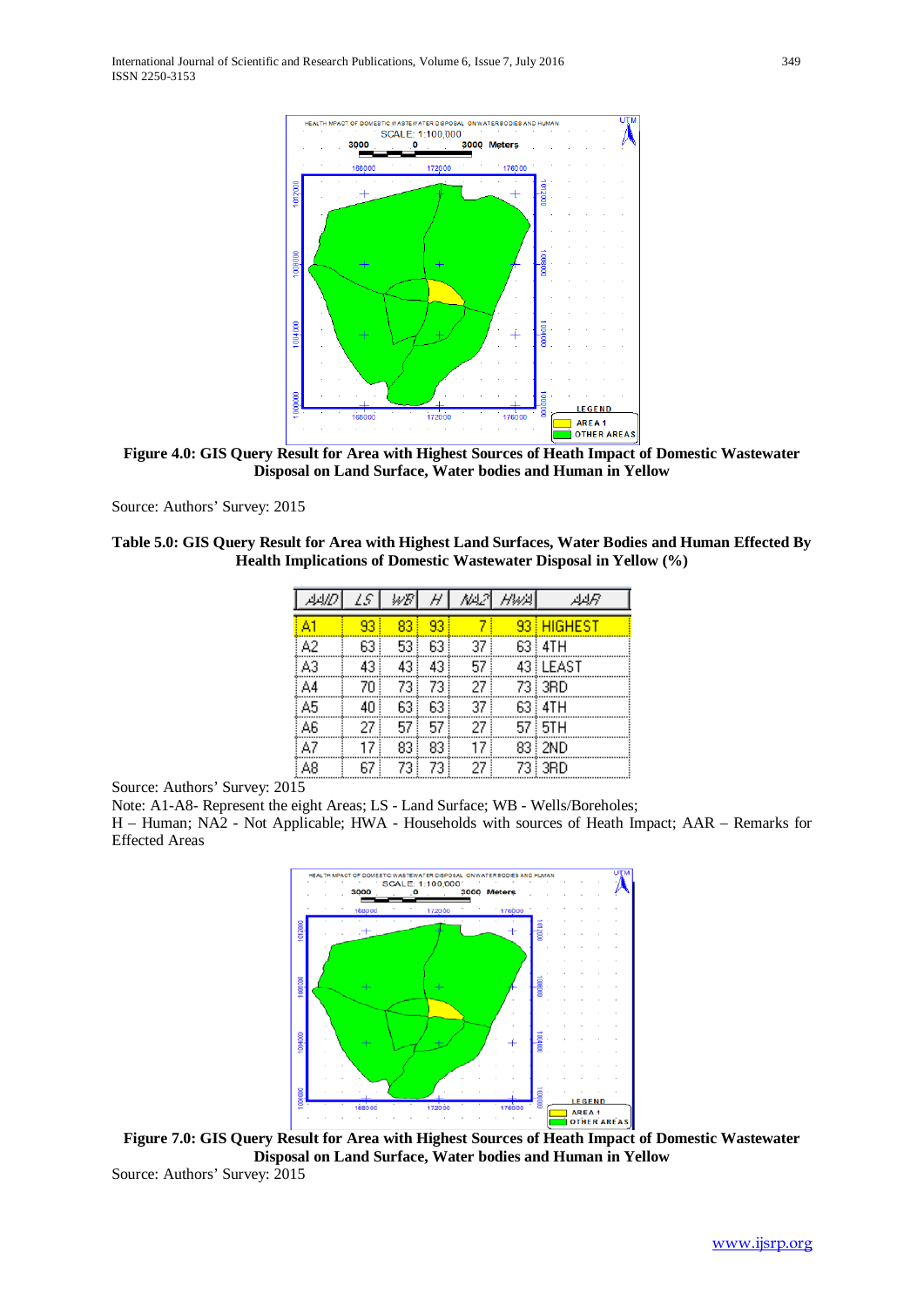|    |      | ₩B   |     |      | AAL2\ HWA\ | Aيربر      |
|----|------|------|-----|------|------------|------------|
| A1 | 93 ! | 83   | 93. | 7    |            | 93 HIGHEST |
| A2 | 63.  | 53   | 63  | 37 ! |            | 63   4TH   |
| A3 | 43   | 43.  | 43  | 57   |            | 43 EEAST   |
| А4 | 70   | 73 I | 73  | 27.  |            | 73   3RD   |
| A5 | 40   | 63   | 63  | 37   |            | 63   4TH   |
| A6 | 27 i | 57 ! | 57. | 27 ! |            | 57 i 5TH   |
| A7 | 17.  | 83 ! | 83  | 17.  |            | 83   2ND   |
| A8 | 67.  | 73   | 73  | 27.  |            | 73   3RD   |

**Table 6.0: GIS Query Result for Area with Least Land Surfaces, Water Bodies and Human Effected By Health Implications of Domestic Wastewater Disposal in Yellow (%)**

#### Source: Authors' Survey: 2015

Note: A1-A8- Represent the eight Areas; LS - Land Surface; WB - Wells/Boreholes;

H – Human; NA2 - Not Applicable; HWA - Households with sources of Heath Impact; AAR – Remarks for Effected Areas



## **Figure 8.0: GIS Query Result for Area with Least Land Surfaces, Water Bodies and Human Effected by Health Implications of Domestic Wastewater Disposal in Yellow**

Source: Authors' Survey: 2015

### (i) Items Effected by Health Impacts

 The factors considered in order to ascertain the items effected include; Land surfaces, well/boreholes and human exposed to health impacts. The percentages of households with effected items and those without were also considered. The study reveals that there are significant percentages of land surfaces, wells/boreholes and human beings effected by health impacts of domestic wastewater disposals in the study area. There are higher percentages of the sampled households with effected land surfaces, wells/boreholes and human than those without effected items.

### **(ii) GIS Query Results on Items Effected by Health Impacts**

 GIS query result on Figure 7.0 shows with yellow colour Area 1 as the location with highest percentages of land surfaces, wells/boreholes and human exposed or effected by health impacts of domestic wastewater. Table 5.0 outlines the percentages of the variables in yellow colour.

 Area 3 is highlighted by GIS query as the location with the least percentages of land surfaces, wells/boreholes and human exposed to health impacts of domestic wastewater disposal in study area on Figure 8.0. The variables are highlighted in yellow in Table 6.0.

### **Negative Health Impacts of Domestic Wastewater Disposal on the Study Area**

 The levels of negative health impacts are shown in Table 7.0 and Figure 9.0. Table 8.0 and Figure 10.0 elucidate the location with highest negative health impacts. Table 9.0 and Figure 11.0 describe the location with least negative health impacts of domestic wastewater disposal in the study area.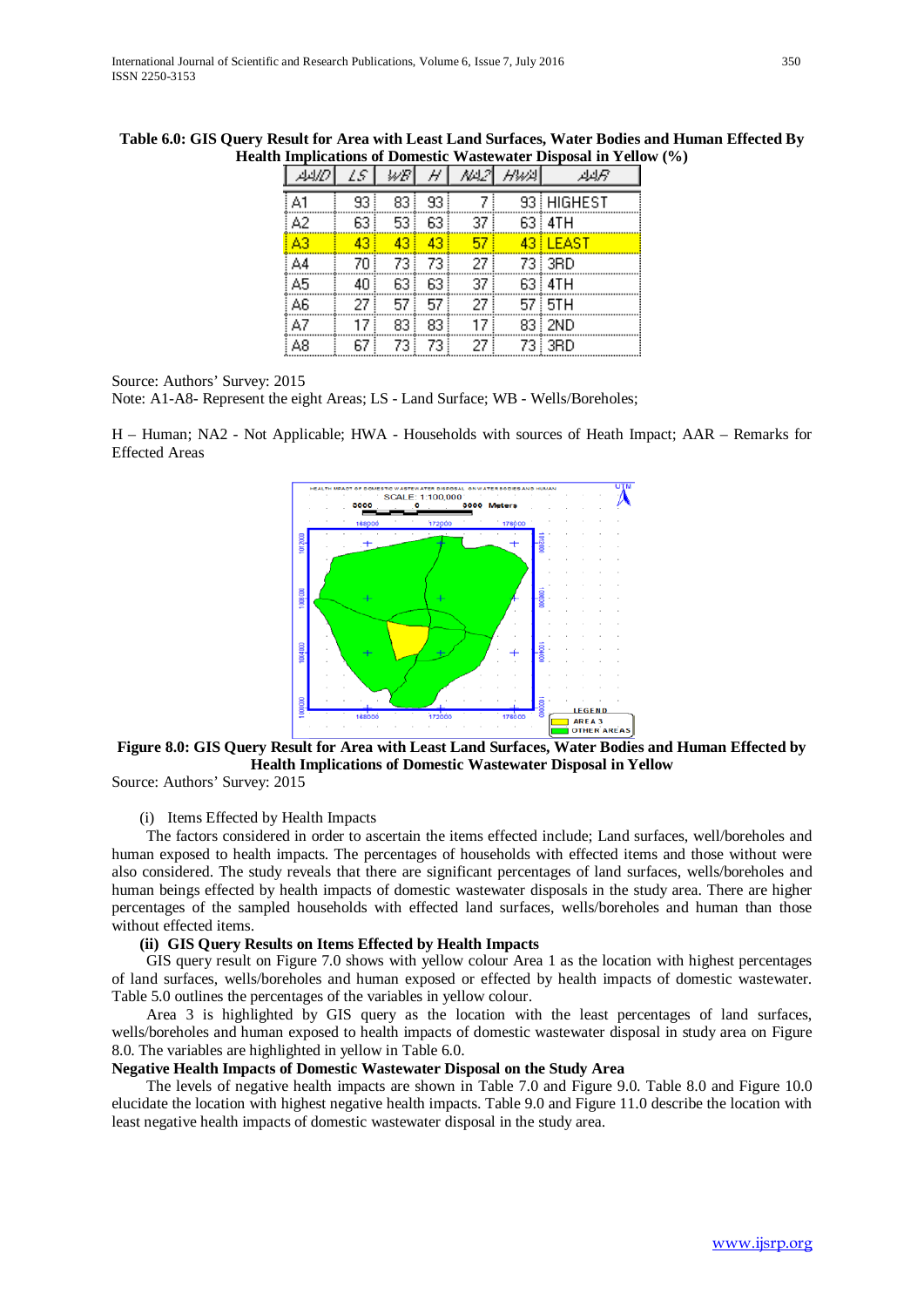| Area           | <b>Bacteria</b><br>(BAC) | <b>Malaria</b><br>(MAL) | <b>Other</b><br>Sickness (OS) | <b>Wells/Boreholes</b><br>(WBD)          | <b>Not</b><br>Applicable | Households with<br>Negative impact |
|----------------|--------------------------|-------------------------|-------------------------------|------------------------------------------|--------------------------|------------------------------------|
|                |                          |                         |                               | <b>Exposed</b><br>to<br><b>Pollution</b> | (NA3)                    | (HWN)                              |
| A1             | 93                       | 97                      |                               | 83                                       |                          | 97                                 |
| A2             | 67                       | 90                      |                               | 53                                       | 10                       | 90                                 |
| A <sub>3</sub> | 43                       | 57                      | 7                             | 43                                       | 36                       | 64                                 |
| A <sub>4</sub> | 70                       | 80                      | 10                            | 73                                       | 10                       | 90                                 |
| A <sub>5</sub> | 40                       | 87                      | 3                             | 63                                       | 10                       | 90                                 |
| A <sub>6</sub> | 27                       | 73                      |                               | 57                                       | 27                       | 73                                 |
| A7             | 17                       | 93                      |                               | 83                                       |                          | 93                                 |
| A8             | 67                       | 93                      |                               | 73                                       |                          | 93                                 |

# **Table 8.0: Negative Health Impacts of Domestic Wastewater Disposal on Land Surfaces, Water Bodies and Human in Percentages**

Sources: Author's Field Survey; December 2011



**Figure 10.0: Negative Health Impacts of Domestic Wastewater Disposal on Land Surface, Water Bodies and Human**

Sources: Author's Field Survey; December 2011

Note: A<sub>1</sub>-A<sub>8</sub> - represents Eight Areas; BAC – Bacteria; MAL – Malaria; OS - Other Sickness; WBD -Wells/Boreholes; NA3 - Not Applicable; HWN - Households with Negative impact.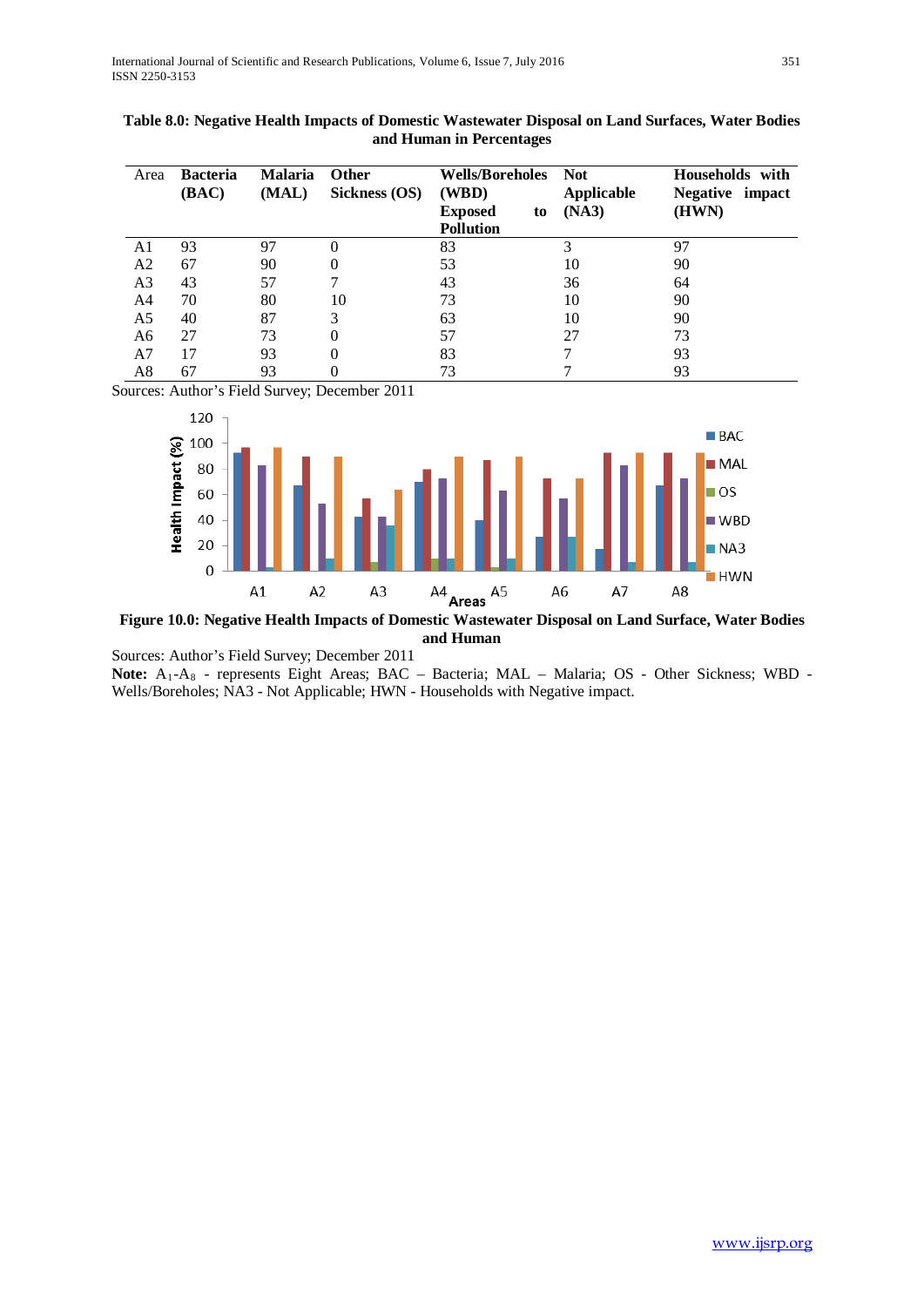| IID | RАC | MAL  | ŪŜ | WBD | 씨키 | HWNI | NIR        |
|-----|-----|------|----|-----|----|------|------------|
| ٨İ  | 93  | 97   |    | 83  | 3  |      | 97 HIGHEST |
| A2  | 63  | 90   | O  | 53! | 10 |      | 90   3RD   |
| A3  | 43. | 57   |    | 43, | 36 |      | 64 i LEAST |
| A4  | 70  | 80   | 10 | 73  | 10 |      | 90   3RD   |
| A5  | 40  | 87   | 3  | 63  | 10 |      | 90   3RD   |
| A6  | 27  | 73   | O  | 57  | 27 |      | 73   4TH   |
| A7  | 17  | 93 ! | O  | 83  |    |      | 93   2ND   |
| A8  | 67  | 93   | Ū  | 73  |    |      | 93 i 2ND   |

# **Table 9.0: GIS Query Result for Area with Highest Adverse Health Impacts of Domestic Wastewater Disposal on Land Surface, Waterbodies and Human** (%)

# **Source: Authors' Survey**: 2015

**Note: IID** - represents Eight Areas; BAC – Bacteria; MAL – Malaria; OS - Other Sickness; WBD - Wells/Boreholes; NA3 - Not Applicable; HWN - Households with Negative impact; NIR – Remarks for Adverse Areas



**Figure 11.0: GIS Query Result for Area with Highest Adverse Health Impacts of Domestic Wastewater Disposal on Land Surface, Waterbodies and Human**

Source: Authors' Survey: 2015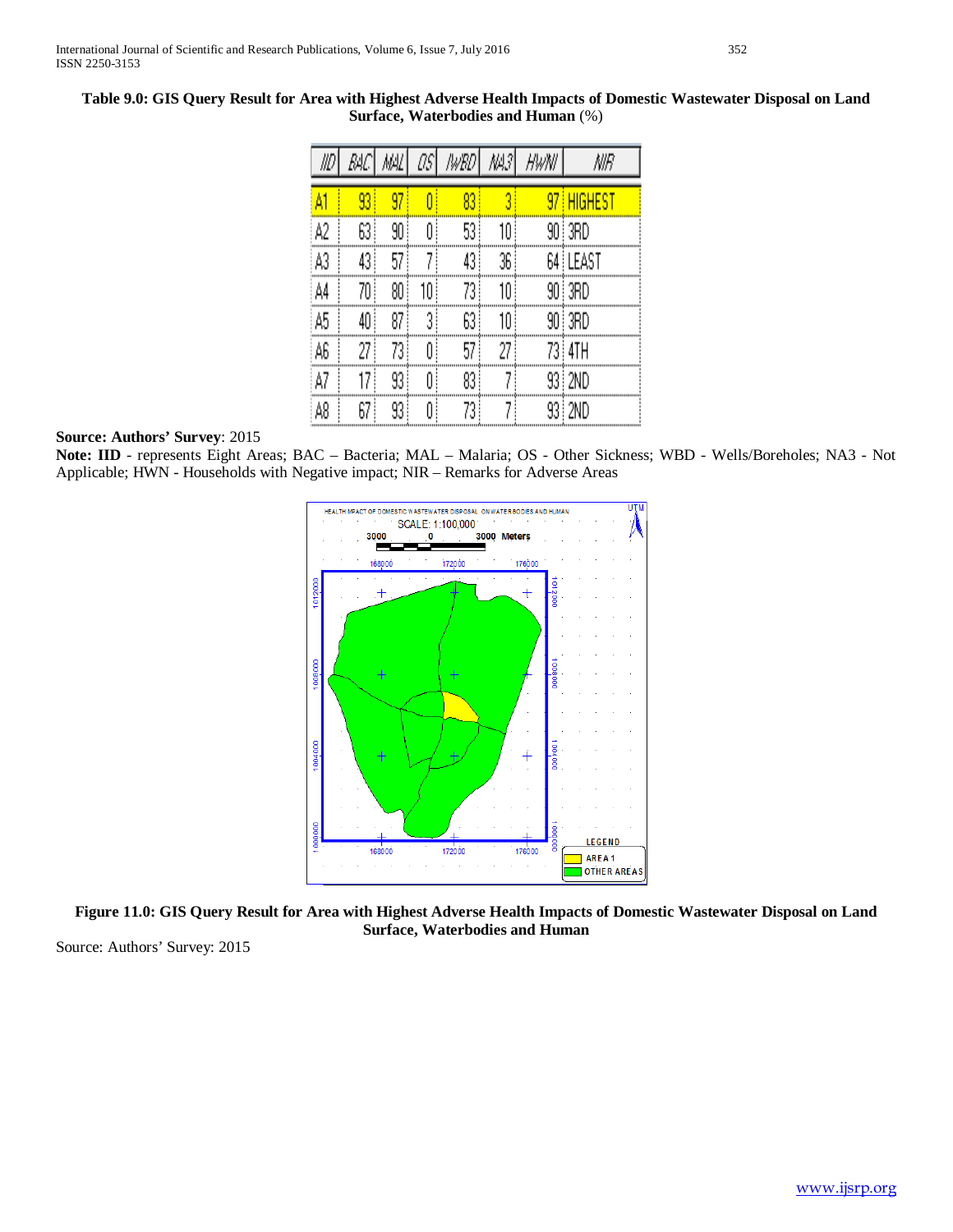|    | BЩ | MЩ | П5 | lwBD | NA3 | HwNl | NIR          |
|----|----|----|----|------|-----|------|--------------|
| A1 | 93 | 97 |    | 83   |     |      | 97   HIGHEST |
| A2 | 63 | 90 | Ū  | 53   | 10  |      | 90   3RD     |
| A3 | 43 | 57 |    | 43   | 36  | 64 ! | <b>LEAST</b> |
| A4 | 70 | 80 | 10 | 73   | 10  |      | 90 i 3RD     |
| A5 | 40 | 87 | 3  | 63   | 10  |      | 90 3RD       |
| A6 | 27 | 73 |    | 57   | 27  |      | 73 i 4TH     |
| A7 | 17 | 93 | Λ  | 83   |     |      | 93   2ND     |
| A8 | 67 | 93 | O  | 73   |     |      | 93   2ND     |

# **Table 10.0: GIS Query Result for Area with Least Adverse Health Impacts of Domestic Wastewater Disposal on Land Surface, Waterbodies and Human (%)**

Source: Authors' Survey: 2015

**Note: IID** - represents Eight Areas; BAC – Bacteria; MAL – Malaria; OS - Other Sickness; WBD - Wells/Boreholes; NA3 - Not Applicable; HWN - Households with Negative impact; NIR – Remarks for Adverse Areas



# **Figure 12.0: GIS Query Result for Area with Least Adverse Health Impacts of Domestic Wastewater Disposal on Land Surface, Waterbodies and Human**.

# Source: Authors' Survey: 2015

# **(i) Negative Health Impacts**

 The variables used to evaluate the negative health impacts of Domestic wastewater on the effected items are; presence of bacteria, human effected by malaria and other sickness, and wells/boreholes exposed to pollution. The households with negative health impacts and those without were also examined. The sampled populations reveal that there are significant negative health impacts of domestic wastewater disposal in the study area as outlined in Table 8.0 and Figure 10.0. More than eighty percent of the sampled populations have malaria incidences. Sixty six percent of the wells/boreholes are exposed to pollution from pit latrines/soakaways. There are more households exposed to negative health impacts than those not exposed. These findings are in agreement with those of other authors that discharge of untreated and wastewater into the environment is dangerous to the environment and public health (Odueme, 2009 and Cefns, 2013).

# **(ii) GIS Query Results on the Negative Health Impacts**

 GIS query results on Table 4.9 and Figure 11.0 indicate that Area 1 has the highest negative health impacts of bacteria, malaria, other sickness and wells/boreholes pollutions in the study area. Table 10.0 and Figure 12.0 are GIS query results showing Area 3 as the location with the least negative health impacts of domestic wastewater in the study area. The GIS query results are in agreement with other authors that GIS makes it possible to map, model, query and analyse large quantities of spatial data (Ayeni and Ifechukwu, 2003 and Keftin, 2005).

# **The Average Negative Health Impacts of Domestic Wastewater Disposals on the Study Area**

 The average negative health impacts for the eight areas are highlighted on Table 11.0 and Figure 13.0. Table 12.0 and Figure 14.0 indicate the average negative health impacts for the two regions.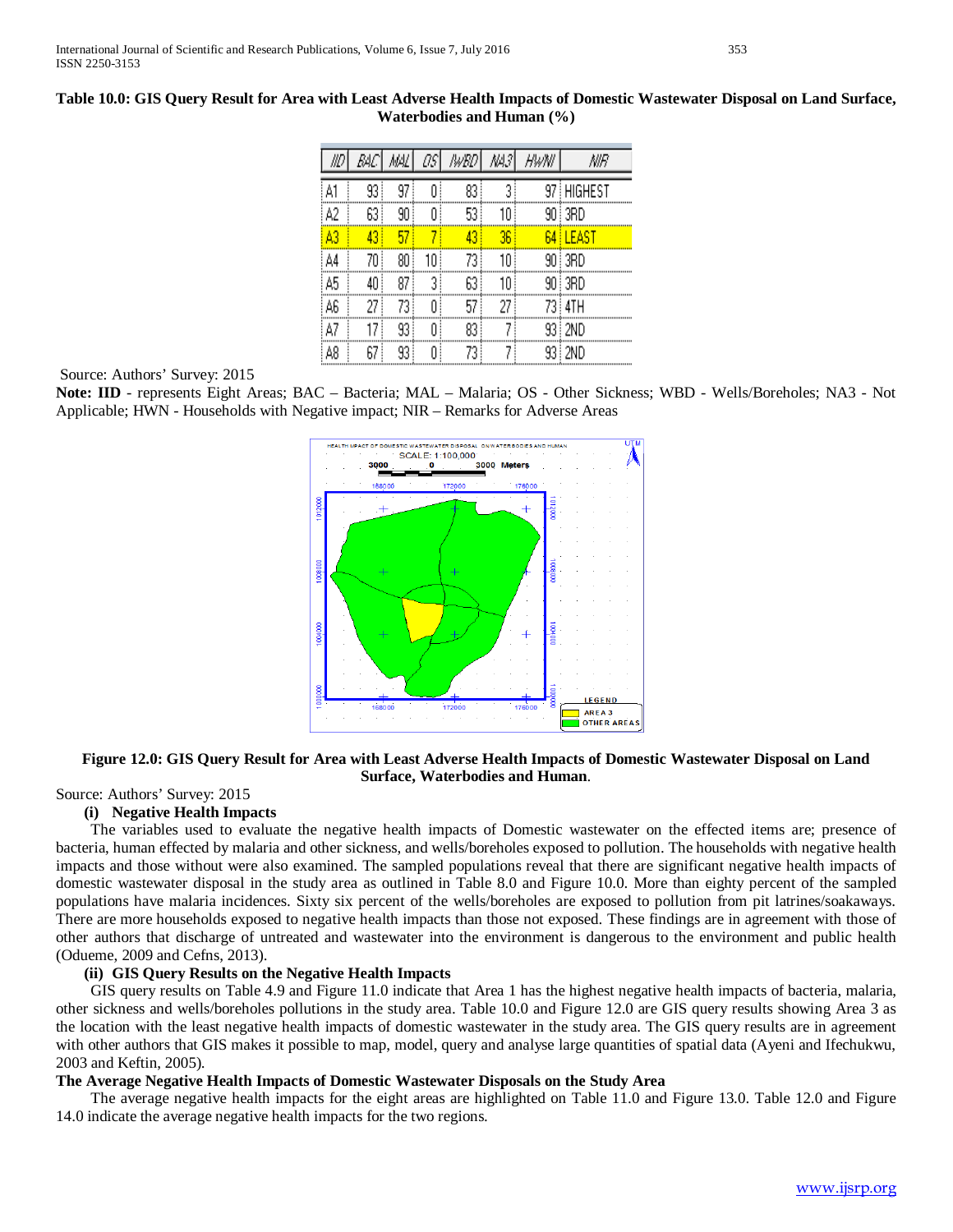# **Table 11.0: Average Negative Health Impact of Domestic Wastewater Disposal on the Eight Areas in Percentages**



**Figure 13.0: Average Negative Health Impact of Domestic Wastewater on the Eight Areas** Source: Author's Field Survey; December 2011 **Note:**  $A_1 - A_8$  – Represents Eight Areas

# **Table 12.0: Negative Health Impact of Domestic Wastewater Disposal on Two Regions in Percentages**



### **Figure 14.0: Average Negative Health Impact of Domestic Wastewater on Two Regions in Percentage** Source: Author's Field Survey; December 2011

(i) The Average Negative Health Impacts for the Eight Areas

 Table 11.0 and Figure 13.0 the average negative health impacts for the eight Areas. The average is from the values of land pollution, malaria, other sickness and wells/boreholes pollutions variables as shown on Table 8.0. All the eight Areas have significantly high percentages of average negative health impacts. Area 1 has the highest with sixty eight percent average for the four sampled variables. Area 3 has thirty eight percent which is the least. Other Areas 2, 4, 5, 6, 7 and 8 have 53%, 58%, 48%, 39% 48% and 58% averages respectively of the four sampled variables. This shows that the public health and the environment of the Areas are greatly exposed to health hazards.

(ii) The Average Negative Health Impacts for the Two Regions

 Table 12.0 and Figure 14.0 attest that there are high significant percentages of average negative health impacts of domestic wastewater in the two regions. The Core region has average negative health impacts of fifty four percent (54%). Cefns (2013) reports that wastewater from both residential (domestic) and non-residential sources unless properly treated can harm public health and the environment. This study affirms this report that domestic wastewater without any treatment are freely without concern discharge into the environments in the study area and are dangerous to public health and the environment.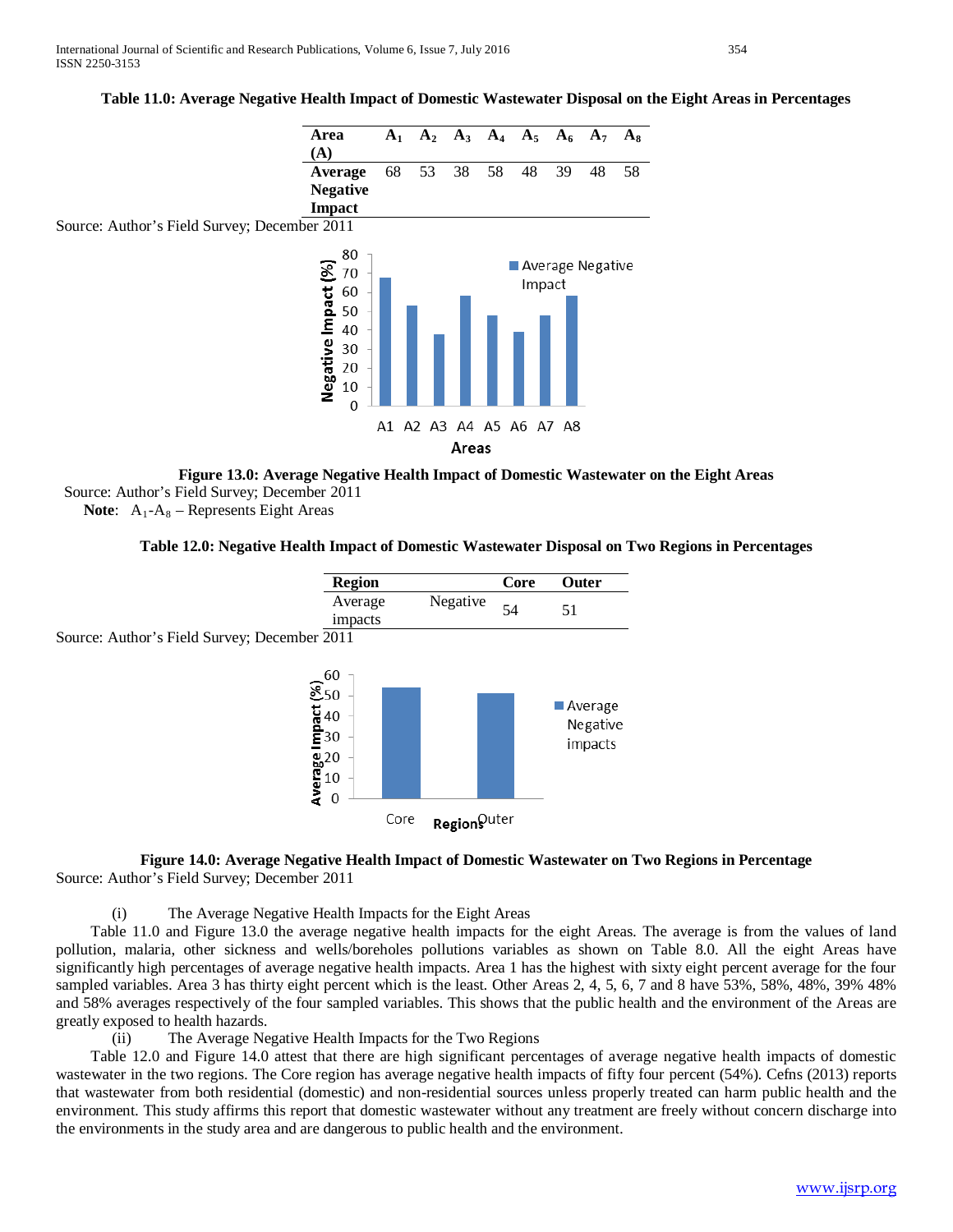#### **Discussion on Health Impacts of Domestic Wastewater on the Study Area**

 The study reveals that there are significant sources of health impacts of domestic wastewater disposal on land surfaces in the study area. It also ascertains that there are significant percentages of items, land surfaces, wells/boreholes and human exposed to adverse health impacts of domestic wastewater disposal in the study area. The research further asserts that there are significant percentages of negative health impacts associated with domestic wastewater disposals in the study area. Laboratory test conducted on twenty four samples of domestic wastewater disposal on land surfaces indicates that the physical, chemical and biological properties both in dry and rainy seasons are outside World Health Organisation (WHO) standards and are dangerous to the environment and public health. The findings are in affirmation to the assertion of Pollutionissue (2010) that health problems and diseases have often been caused by discharging untreated or inadequately treated wastewater into the environment.

 GIS technique employed in the study makes it easy to analyse the results to determine locations with highest or least incidences. The results are show in map and tabular formats to enable policy makers to take decision on how best to control or manage the domestic wastewater disposal in the study area.

## VII. CONCLUSION

 It is pertinent to note that in this century the residents of the study area discharge untreated domestic wastewater without restrains into the environment. The study affirms existing research assertions from other parts of the world that discharging of untreated or inadequately treated domestic wastewater in the environment is dangerous to the environment and public health.

GIS query was successfully used to dictate the locations of places with highest and least disposal incidences of negative health impacts of domestic wastewater disposal.

#### VIII. RECOMMENDATION

With reference to the findings, discussion and conclusions in this paper, the authors recommend the following.

There is an urgent need for formal and informal education of the residents of the study area on domestic wastewater disposal. This would create awareness on the dangers associated with discharging of untreated or inadequately treated domestic wastewater into the environment.

 There should be an efficient Government Agency directly charged with the control, and management of wastewater disposal in the study area.

 To promote efficiency, it is expedient to have legislation directly focusing on wastewater disposal facilities, treatment and management.

 GIS inventory for domestic wastewater disposal for all residents of the study area is necessary in order to monitor the levels of compliance to expected standards.

#### **REFERENCES**

- [1] Ayeni, O.O. and Ifechukwu, I.J. (2003). "Application of Geographic Information System in Local Government Administration: A Case Study of Onitsha North Local Government Administration, Anambra State, Nigeria" in (eds) Nwilo, P.C., Uluocha, N.O. and Saka, D.N. Proceeding of Conference ofGeoinformation Society of Nigeria. Pp. (25-44).
- [2] Cefns (2013): "Characteristics of Residential Wastewater", http://www.cefus.nau.edu/projects/WDP/resources/characteristics.htm
- [3] Ejiobih, H.C. (2009): "Geographic Information System (GIS): A Vital Tool in Environmental Management" in Environmental Watch. A Journal of the School of Environmental Studies, The Federal Polytechnic, Bida. Vol.4, No.1 Jan. 2009, P (25).
- [4] Environmental Canada (2010): "Municipal Wastewater Sources and Characteristics", http://www.ec.gc.ca/in/introrc/indexe.htm May 17, 2010 accessed.
- [5] Igbokwe, J.I., Ono, M.N. and Ogunobo, T. (2003): "Application of Geoinformation in Natural Resources Inventory, Development and Exploitation" in (Eds) P.C. Nwilo, N.O. Uluocha and D.N. Saka. Geoinformation Society of Nigeria.(Pp 131-144).
- [6] Keftin, N.A. (2005): "The Need for Remote Sensing and Geographic Information System (GIS) in EIA of Construction Projects", in Uyanga, J., Galtina, M. and Ono, M.N. (eds) Towards A Sustainable Environmental Management SES, Federal University of Technology, Yola, Nigeria, Pp.(82-86).
- [7] Odueme, S. (2009): Sewage Management and Quality of Life in Lagos, www.allafrica.com/stories/200909020408.html. Daily Independent, 2 September, 2009
- [8] Pollutionissue (2010): "Impact/Costs of Waste Disposal", http://www.pollutionissue.com. May 17, 2010 accessed.
- [9] Sahu, R. (2013): "Fey Ash Based Low Cost Method for COD Removal from Domestic Wastewater", http://www.gisdevelopment.net/application/nrm/water/quality.

#### AUTHORS

**First Author** – SURV. EJIOBIH, HYGINUS CHIDOZIE; M.URP; PhD Student; Anis; hyginengi@yahoo.com **Second Author** – PROF. MATHEW N. ONO; PhD, fnis; nwa\_nno@yahoo.com **Third Author** – PROF. ABDULQADIR IBRAHIM; PhD; abdulqadiribrahim@yahoo.com